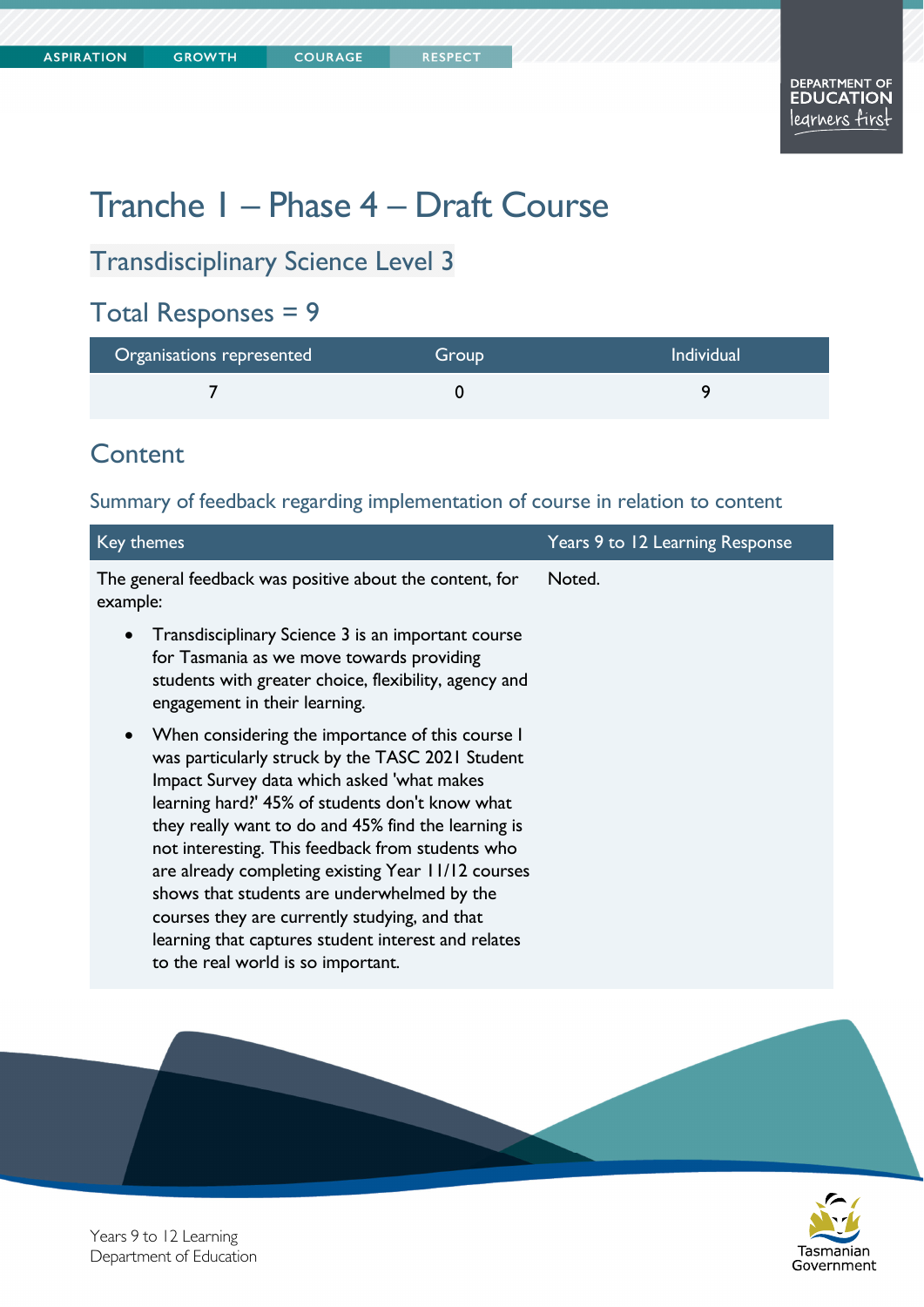| Key themes                                                                                                                                                                                                                                                                                                                                                                                                                           | Years 9 to 12 Learning Response                           |
|--------------------------------------------------------------------------------------------------------------------------------------------------------------------------------------------------------------------------------------------------------------------------------------------------------------------------------------------------------------------------------------------------------------------------------------|-----------------------------------------------------------|
| The Transdisciplinary Science 3 course allows<br>$\bullet$<br>students to learn and develop 21st Century skills<br>of creative and critical thinking and communication<br>skills. Clearly for some students this is not the<br>experience they are having. This is embodied by<br>the comment from the same survey, 'I feel like<br>school isn't really about actual, real, proper<br>learning anymore, it's just a game of memory.' |                                                           |
| Some minor word changes were suggested.                                                                                                                                                                                                                                                                                                                                                                                              | Changes were accepted and made in<br>the course document. |

### Work Requirements

#### Summary of feedback regarding implementation of course in relation to Work **Requirements**

| Key themes                                                                                                          | Years 9 to 12 Learning Response                                                                             |
|---------------------------------------------------------------------------------------------------------------------|-------------------------------------------------------------------------------------------------------------|
| One respondent had some concerns over<br>inconstancies between Modules 1 and 2 for the<br>Logbook Work Requirement. | Changes have been made for greater<br>consistency between the modules for the<br>Logbook Work Requirements. |
| Some minor word changes were suggested.                                                                             | Changes were accepted where possible and<br>made in the course document.                                    |

### Support for Implementation

#### Summary of feedback regarding support desired for implementation and delivery

| Key themes                                                                                                                                     | Years 9 to 12 Learning Response                                                 |
|------------------------------------------------------------------------------------------------------------------------------------------------|---------------------------------------------------------------------------------|
| More information, such as work samples,<br>around exactly what is expected for Work<br>Requirements and External Assessments was<br>requested. | Further information will be made available<br>through implementation processes. |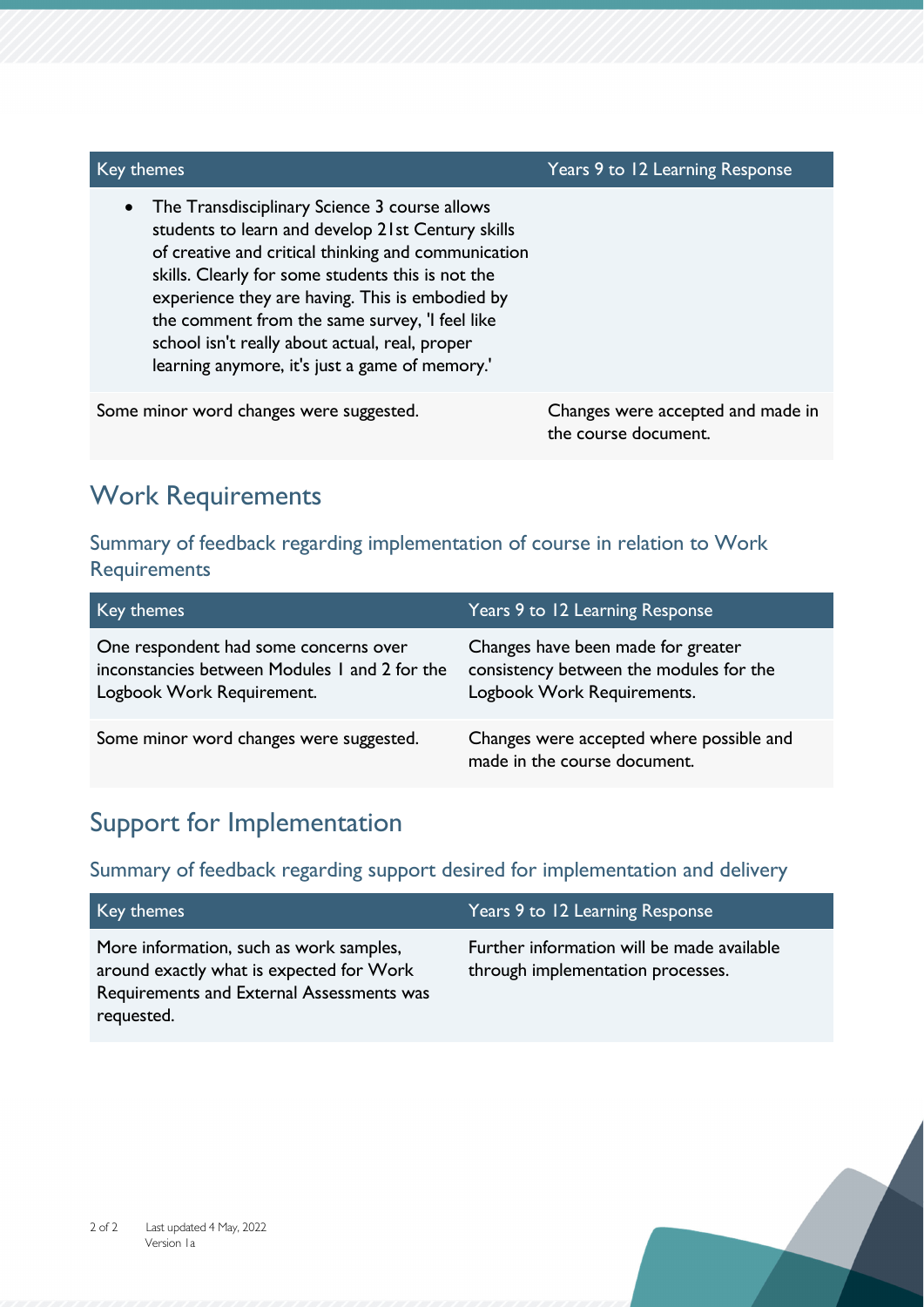| Key themes                                                                                                     | Years 9 to 12 Learning Response                                                |
|----------------------------------------------------------------------------------------------------------------|--------------------------------------------------------------------------------|
| It would be useful if an example electronic                                                                    | This will be considered as part of                                             |
| logbook could be created as an exemplar.                                                                       | implementation.                                                                |
| The range of mathematical skills that could be                                                                 | Information such as this will be provided                                      |
| used needs clarification.                                                                                      | through implementation processes.                                              |
| Information about how to manage time, risk and<br>resources such as Laboratory Technicians<br>would be useful. | Information such as this will be provided<br>through implementation processes. |
| Examples of the nuances between the relative                                                                   | Examples such as these are planned to be                                       |
| complexity of tasks would be useful.                                                                           | shared as the course is implemented.                                           |
| Strategies to support students would be                                                                        | The intention is for strategies such as these to                               |
| welcome.                                                                                                       | be shared amongst providers.                                                   |

# Further Feedback and General Comments

### Summary of other feedback

| Key themes                                                                                                                                                                 | Years 9 to 12 Learning Response                                                                                                      |
|----------------------------------------------------------------------------------------------------------------------------------------------------------------------------|--------------------------------------------------------------------------------------------------------------------------------------|
| Some minor word changes were suggested for                                                                                                                                 | These changes were accepted and made in the                                                                                          |
| the Pathways section.                                                                                                                                                      | course document.                                                                                                                     |
| One respondent questioned whether the<br>inquiry cycle on page 4 was appropriate for the<br>Transdisciplinary Science inquiry process that<br>this course aims to achieve. | This is the inquiry cycle suggested for all<br>Transdisciplinary Projects courses. It is only a<br>general guide and can be adapted. |
| Minor wording changes were suggested for                                                                                                                                   | Changes were accepted where possible and                                                                                             |
| some standard elements.                                                                                                                                                    | made in the course document.                                                                                                         |
| Minor wording changes were suggested for the                                                                                                                               | Changes were accepted and made in the course                                                                                         |
| Learning Outcomes.                                                                                                                                                         | document.                                                                                                                            |
| This looks like a great course.                                                                                                                                            | Noted.                                                                                                                               |